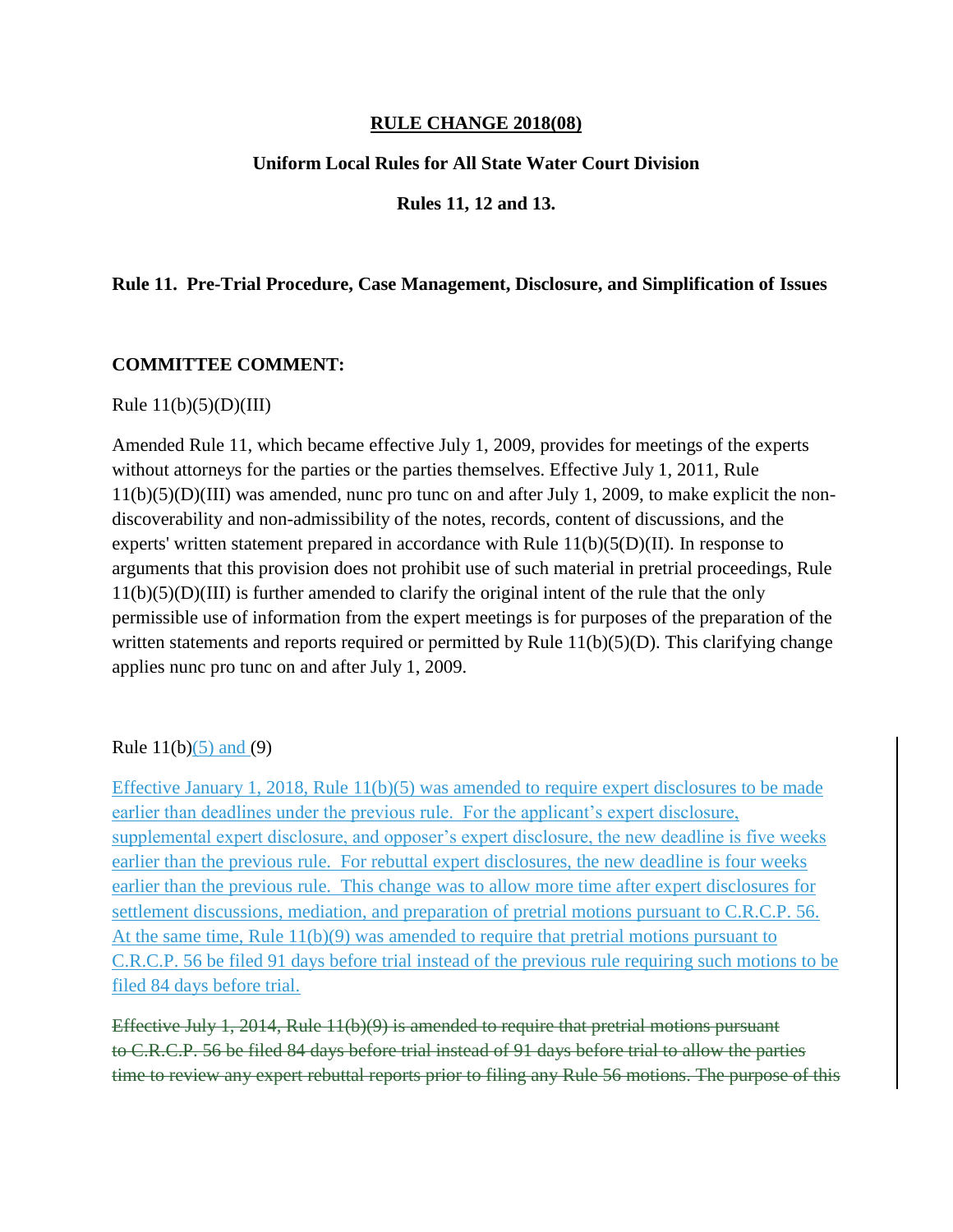amendment is to reduce the potential for unnecessary, inappropriate, or moot motions or supplemental filings by the parties to address any new information in expert rebuttal reports.

Amended Rule 11, which became effective July 1, 2009, provides for meetings of the experts without attorneys for the parties or the parties themselves. Effective July 1, 2011, Rule 11 is further amended in subsection  $(b)(5)(D)(III)$  to make explicit the non-discoverability and nonadmissibility of the notes, records, content of discussions, and written statement prepared by the experts in accordance with the rule, and, further, to clarify that the meetings of the experts exclude attorneys for the parties or the parties themselves unless they are designated experts. These clarifying changes apply nunc pro tunc on and after July 1, 2009.

In addition, the following Suggested Guide is included in this Comment by way of example for conduct of the meetings of the experts and preparation of the joint written statement of the experts.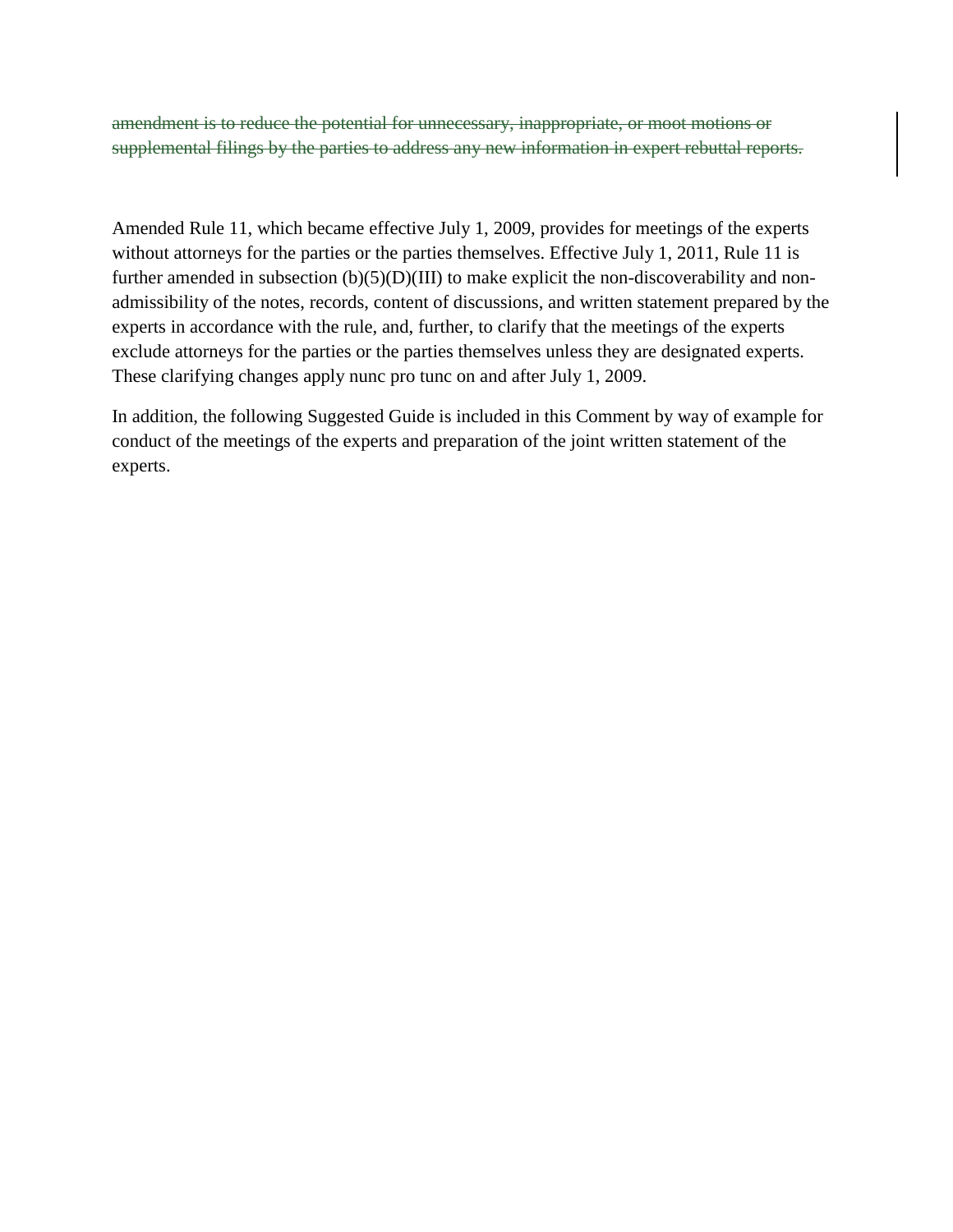# **Rule 12. Procedure Regarding Decennial Abandonment Lists**

For all decennial abandonment lists filed by the Division Engineers pursuant to C.R.S. § 37-92- 401(4), the following procedures apply:

- a. The water clerk shall cause notice of the availability of the final decennial abandonment list to be included in the resume and published in accordance with C.R.S. § 37-92-401(4)(d). In addition, the water clerk shall include the revised or unrevised final decennial abandonment list in its entirety in the copy of the resume described in C.R.S. § 37-92-302(3)(a) posted on the water court's web site in accordance with C.R.S. § 37-92-302(3)(c)(I)(D). Neither the water clerk nor the Division Engineer is required to publish the final decennial abandonment list in any newspaper. The published notice and resume for the final decennial abandonment list shall include notice of the deadline for filing any protest.
- b. Any protest filed pursuant to C.R.S. § 37-92-401(5) shall automatically trigger a bifurcation from the original case in which the decennial abandonment list was filed without the necessity of a motion to bifurcate or any bifurcation order by the court. Each bifurcated protest case shall be assigned a new case number by the water clerk, shall include a reference to the original abandonment case number, and shall be published in the water court resume in accordance with C.R.C.P. Rule 90 and C.R.S. § 37-92-302(3) and with notice of the deadline for any entry of appearance under Water Court Rule 12(d). Parties to the bifurcated protest cases shall not be considered parties to the original abandonment case for the purpose of filings and service in the original abandonment case, except as provided in Water Court Rule 12(j).
- c. All other Water Court Rules, with the exception of Water Court Rules 3, 6 and 9, apply to the bifurcated protest cases. For the purposes of the applicable Water Court Rules, the final decennial abandonment list shall be considered an application, the Division Engineer shall be considered the applicant, any protest shall be considered a statement of opposition, and any protestant shall be considered an opposer.
- d. Any person who may be affected by the subject matter of a protest or by any ruling thereon and desiring to participate in any hearing pursuant to C.R.S.  $\S 37-92-401(6)$ must file an entry of appearance by August 31, 2022, or the respective tenth anniversary thereafter. If the water judge permits additional protests after June 30, 2022, or the respective tenth anniversary thereafter, as will serve the ends of justice pursuant to C.R.S. § 37-92-401(6), then any entry of appearance under this Water Court Rule 12(d) must be filed by the last day of the second month following the month in which an additional protest is filed. An entry of appearance must identify: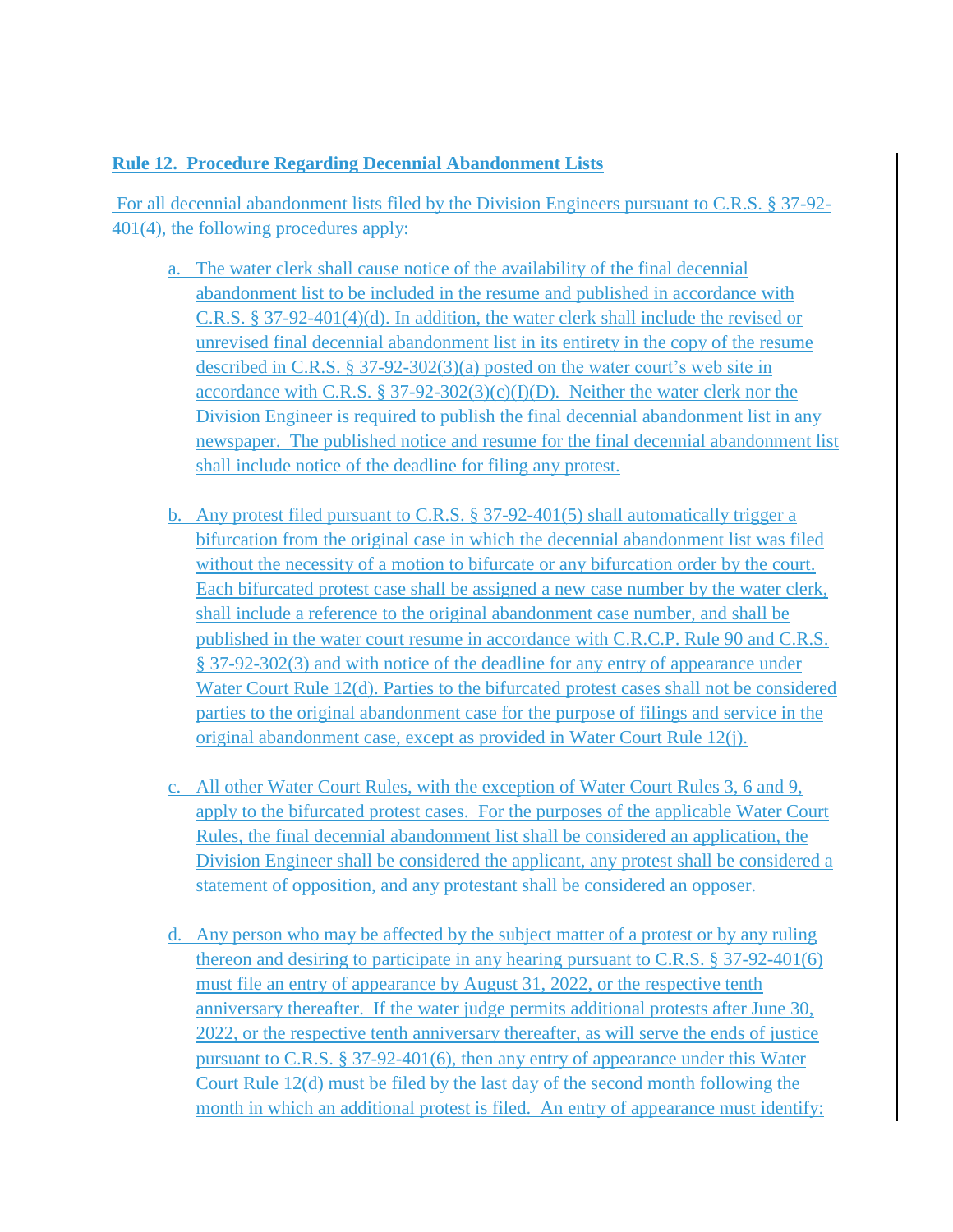(1) the portion of the decennial abandonment list with respect to which the appearance is being made; (2) whether the person is participating in support or in opposition to abandonment of the subject water right(s); (3) any factual and legal basis for any allegation that the person may be affected by the subject matter of the protest or by a ruling on the protest; and (4) any claim of ownership in the subject water right(s).

- e. The at-issue date for a bifurcated protest case shall be 49 days after the deadlines for filing an entry of appearance by any potentially affected persons under Water Court Rule 12(d).
- f. For the purpose of the proceedings within the bifurcated protest case, any person entering an appearance under Water Court Rule 12(d) in support of abandonment of the subject water right(s) shall have the same case management deadlines and order of presentation at hearing as the Division Engineer unless otherwise ordered by the water judge. Any person entering such an appearance in opposition to abandonment of the subject water right(s) shall have the same case management deadlines and order of presentation at hearing as the protestant(s) unless otherwise ordered by the water judge.
- g. Any person who wishes to participate in a bifurcated protest case after the deadline for filing an entry of appearance must intervene pursuant to Water Court Rule 7.
- h. If it is necessary to determine the ownership of or right to use a water right that is the subject of a protest to the decennial abandonment list in order to determine whether the water right has been abandoned, in whole or in part, then the water judge may exercise jurisdiction over any such controversy. If the water judge elects to exercise jurisdiction over such a controversy, the water judge shall order any party to serve additional notice under C.R.C.P. Rule 4, and to file such supplemental pleadings as the water judge finds necessary or appropriate to resolve such controversy. Any such controversy may be resolved by separate hearing and under a preliminary case management order prior to implementing the case management procedures of Water Court Rule 11 as to the Division Engineer's claim of abandonment. If the water judge does not elect to exercise jurisdiction over such controversy, then the water judge may order the applicable parties to commence a separate proceeding to resolve the controversy and stay further proceedings on the abandonment claim until the that controversy is resolved. If the water judge exercises jurisdiction over issues of ownership in such abandonment proceedings, the water judge will consider any requests by a party as to the place of trial, and venue is proper within any county in the water division notwithstanding C.R.C.P. 98.